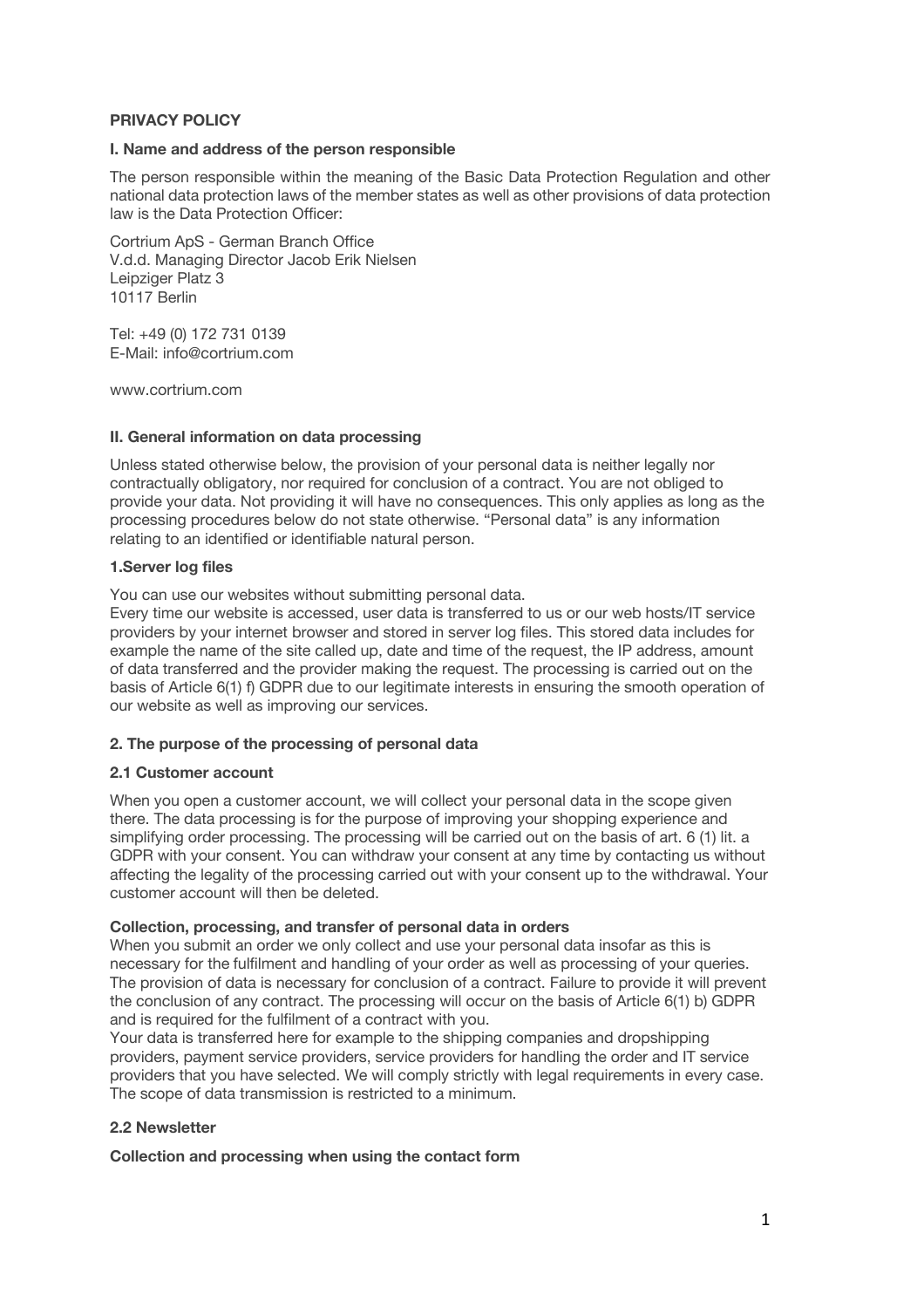When you use the contact form we will only collect your personal data (name, email address, message text) in the scope provided by you. The data processing is for the purpose of making contact. By submitting your message you agree to the processing of your transmitted data. Processing will be carried out on the basis of art. 6 (1) lit. a GDPR with your consent.You can withdraw your consent at any time by contacting us without affecting the legality of the processing carried out with your consent up to the withdrawal. We will only use your email address to process your request. Finally your data will be deleted, unless you have agreed to further processing and use.

# **Use of your email address for mailing of newsletters**

We use your email address outside of contractual processing exclusively to send you a newsletter for our own marketing purposes, if you have explicitly agreed to this. The processing will be carried out on the basis of art. 6 (1) lit. a GDPR with your consent. You can withdraw your consent at any time without affecting the legality of the processing carried out with your consent up to the withdrawal. You can unsubscribe from the newsletter at any time using the relevant link in the newsletter or by contacting us. Your email address will then be removed from the distributor.

Your data will be forwarded to a service provider for email marketing in the course of order processing. It will not be forwarded to other third parties.

# **2.3 Merchandise management**

# **Forwarding of your email address to shipping companies for information on shipping status**

We forward your email address to the shipping company in the course of contractual processing, if you have explicitly agreed to this in the order process. The forwarding is for the purpose of informing you by email on the shipping status of your order. The processing will be carried out on the basis of art. 6 (1) lit. a GDPR with your consent. You can withdraw your consent at any time by contacting us or the transport company without affecting the legality of the processing carried out with your consent up to the withdrawal.

#### **Use of a merchandise management system**

We use a merchandise management system in the course of order processing for the purposes of contractual processin

# **3. Content customer file / register**

Cortrium's customer file may contain the following types of personal information about current and prospective customers and customer organizations.

Title First name / Surname Email (up to three different, on demand) Telephone number Job title Practice name / Clinic Address of the practice / clinic Permission or prohibition of direct marketing IP address Order history Cookie information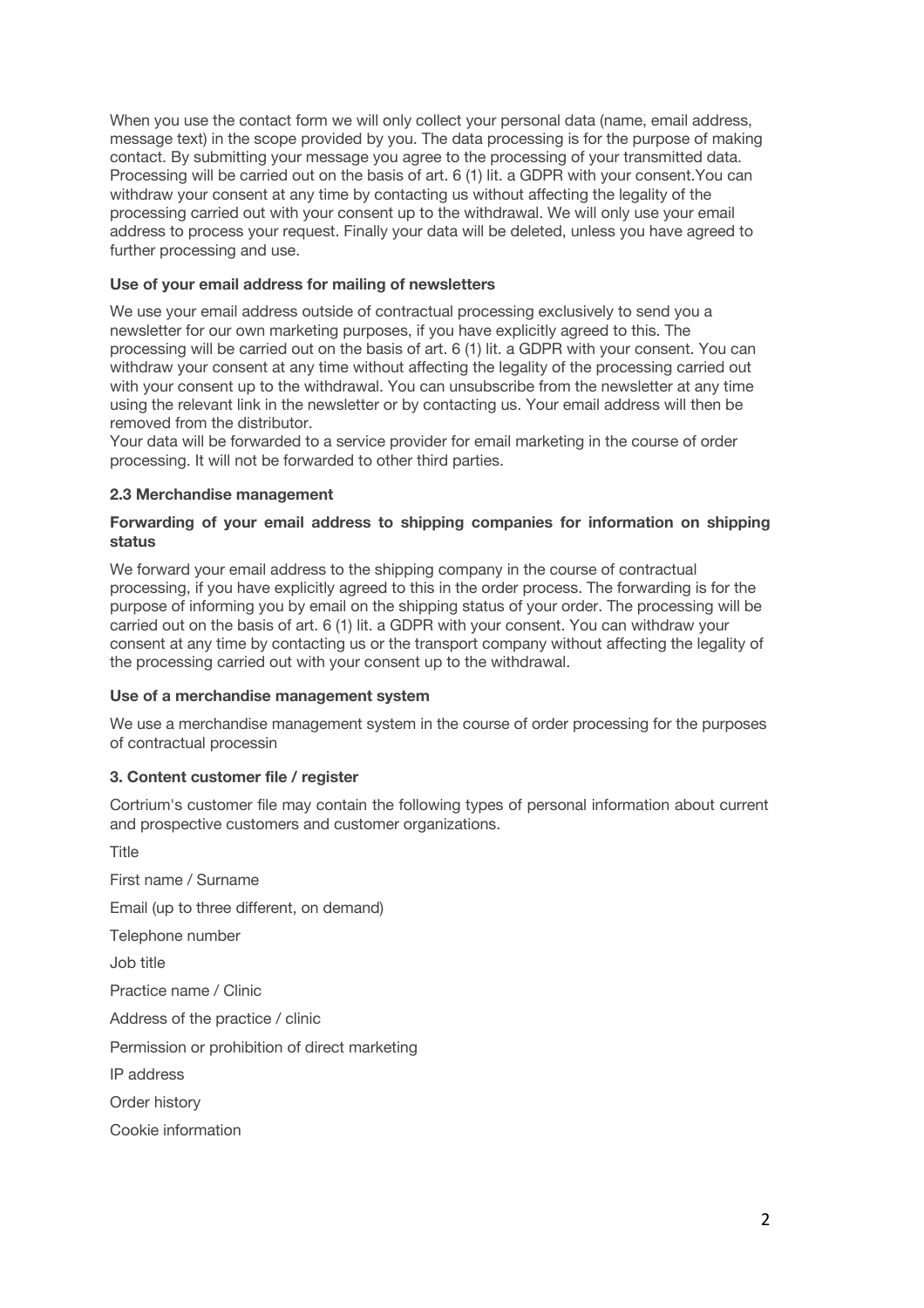Other personal data collected with the consent of the data subject.

Other personal information may be collected directly or through Cortrium's website with the consent of the individual concerned. Information collected through Cortrium's Web site may include the individual's response to Cortrium's marketing communications or actions on Cortrium Web sites. For example, actions taken on the Cortrium Web site may include information about downloading files or completing forms.

## **4. Multiple sources of personal data**

Personal information may be collected when current or potential customers are contacted during various events or meetings. Personal information may also be collected through Cortrium's Web site and other digital marketing communications. Cortrium may also collect personal information, such as when you download a document or complete a form on our Web site.

### **5. Storage time of personal data**

After contractual processing has been completed, the data is initially stored for the duration of the warranty period, then in accordance with the retention periods prescribed by law, especially tax and commercial law, and then deleted after the period has elapsed, unless you have agreed to further processing and use.

Cortrium will make all reasonable efforts in connection with such rectification without undue delay. Cortrium will evaluate the legal basis of the personal data at least every two (2) years.

### **6. Disclosure of personal data**

Cortrium may share personal information within the company in accordance with applicable law. Personal data may also be transferred in accordance with applicable law if Cortrium uses cooperation partners or service providers for data processing or if the transfer of personal data is necessary for the purpose of fulfilling an order in the sense of a sales partnership.

In order to fulfil your order to provide an offer for a requested device or service, we may forward the personal data you have entered to service providers or dealers who are active in your region.

Following the forwarding, specialist companies and/or dealers will contact you by e-mail and/or telephone in order to prepare an offer.

The personal data can also be passed on to authorities in legal cases.

# **7. Transmission of personal data**

Cortrium may transfer personal information outside the EU or EEA within the Company within the limits of applicable law. Personal data may also be transferred by Cortrium outside the EU or the EEA within the framework of applicable law if cooperation partners are used for data processing.

#### **8. The protection of personal data**

Cortrium reserves the right to store personal data manually and digitally. Manual personal data is stored in a locked place. Manual and digital data can only be accessed within the organization by the appropriate employees who process the personal data in the course of their work. The digital personal data stored in the systems are technically protected by modern protective measures.

Cortrium has taken appropriate technical and organizational measures to protect personal data from accidental or unlawful loss, delivery, misuse, alteration, destruction or unauthorized access. The employees of Cortrium are obliged to treat the personal data received during the processing of personal data confidentially.

#### **9. Rights of the affected person**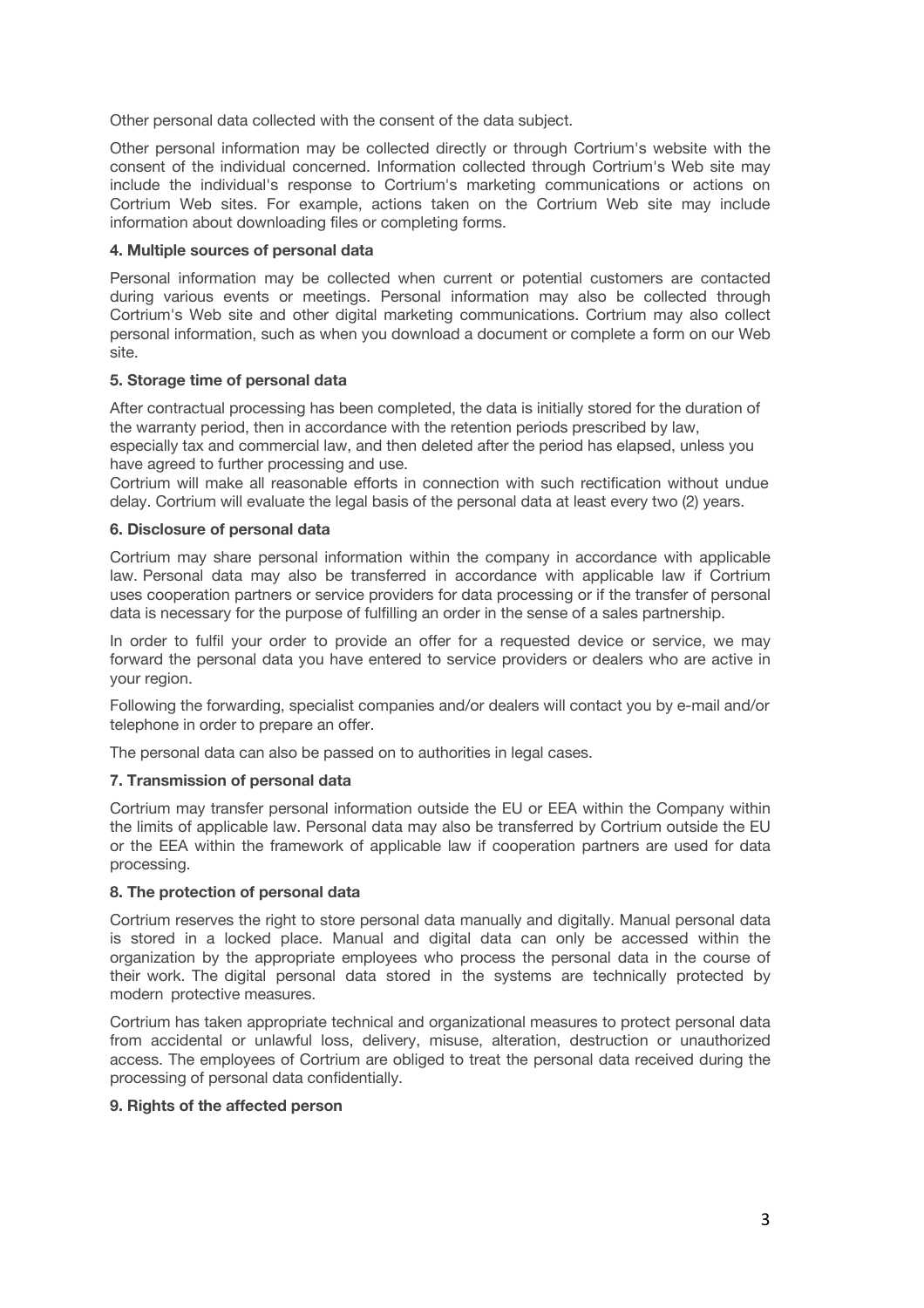If the legal requirements are fulfilled, you have the following rights according to art. 15 to 20 GDPR: Right to information, correction, deletion, restriction of processing, data portability. You also have a right of objection against processing based on art. 6 (1) GDPR, and to processing for the purposes of direct marketing, according to art. 21 (1) GDPR.

Requests relating to the rights of the data subject should be sent to the following e-mail address: info@cortrium.com

Please contact us in writing at the following e-mail address if you have any questions regarding the deletion or modification of the stored data: info@cortrium.com

You can contact our data protection officers directly at: jacob.nielsen@cortrium.com

## **10. Right to object**

If the data processing outlined here is based on our legitimate interests in accordance with Article 6(1)f) GDPR, you have the right for reasons arising from your particular situation to object at any time to the processing of your data with future effect. If the objection is successful, we will no longer process the personal data, unless we can demonstrate compelling legitimate grounds for the processing that outweigh your interests or rights and freedoms, or the processing is intended for the assertion, exercise or defence of legal claims.

If personal data is being processed for the purposes of direct advertising, you can object to this at any time by notifying us. If the objection is successful, we will no longer process the personal data for the purposes of direct advertising.

### **11. Right to complain to the regulatory authority**

You have the right to complain to the regulatory authority according to art. 77 GDPR if you believe that your data is not being processed legally.

The supervisory authority to which the complaint was submitted informs the complainant of the status and outcome of the complaint, including the possibility of a judicial remedy under Article 78 GDPR.

Requests relating to the rights of the data subject should be sent via the contact form on our website.

# **12. Security**

Cortrium wants to keep your data safe. That's why Cortrium uses two-factor authentication, file encryption, and alerts when new devices and applications are associated with your account. Cortrium uses automated technology to detect abusive behavior and content that could harm our services, you, or other users.

#### **13. Changes to this Privacy policy**

Cortrium reserves the right to make changes to this privacy statement.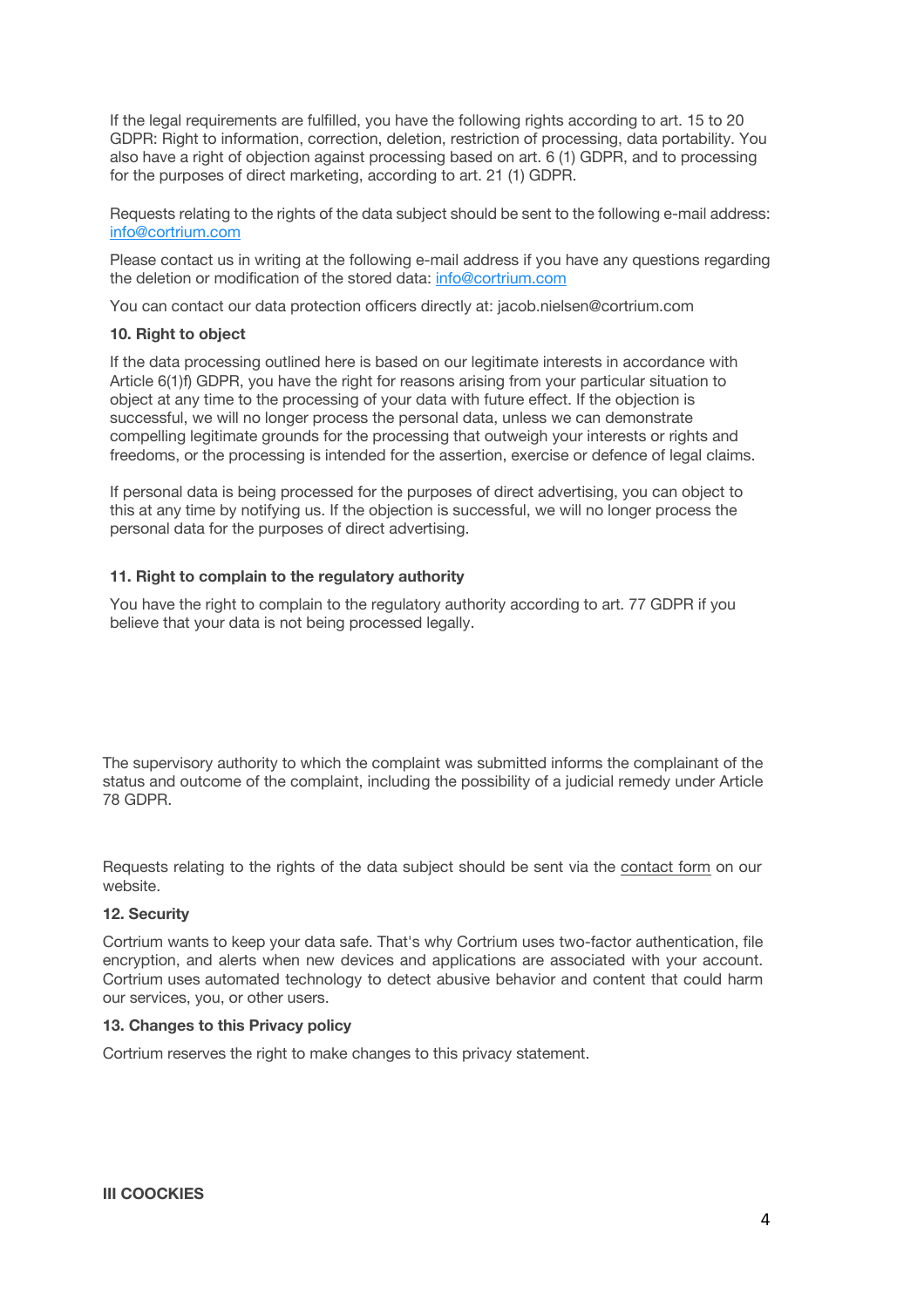Our website uses cookies. Cookies are small text files which are saved in a user's internet browser or by the user's internet browser on their computer system. When a user calls up a website, a cookie may be saved on the user's operating system. This cookie contains a characteristic character string which allows the browser to be clearly identified when the website is called up again.

Cookies will be stored on your computer. You therefore have full control over the use of cookies. By choosing corresponding technical settings in your internet browser, you can be notified before the setting of cookies and you can decide whether to accept this setting in each individual case as well as prevent the storage of cookies and transmission of the data they contain. Cookies which have already been saved may be deleted at any time. We would, however, like to point out that this may prevent you from making full use of all the functions of this

website.

Using the links below, you can find out how to manage cookies (or deactivate them, among other things) in major browsers:

Chrome Browser: https://support.google.com/accounts/answer/61416?hl=en

Internet Explorer: https://support.microsoft.com/en-gb/help/17442/windows-internet-explorer-delete-managecookies

Mozilla Firefox: https://support.mozilla.org/en-US/kb/enable-and-disable-cookies-website-preferences Safari: https://support.apple.com/de-de/guide/safari/manage-cookies-and-website-data-sfri11471/mac

### **3.1 Technically necessary cookies**

Insofar as no other information is given in the data protection declaration below we use only these technically necessary cookies cookies to make our offering more user-friendly, effective and secure. Cookies also allow our systems to recognise your browser after a page change and to offer you services. Some functions of our website cannot be offered without the use of cookies. These services require the browser to be recognised again after a page change. Processing is carried out on the basis of art. 6 (1) lit. f GDPR due to our largely justified interest in ensuring the optimal functionality of the website as well as a user-friendly and effective design of our range of services.

**You have the right to veto this processing of your personal data according to art. 6 (1) lit. f GDPR, for reasons relating to your personal situation.**

#### **3.2 Cookies to collect general information about the use of the website**

These cookies measure, for example, when and which pages users visit, how many people they visit, and whether these visitors are new or returning visitors to the site. Cookies are also used in connection with the performance and functionality of the website. No cookies are used to identify the visitor or to address visitors with online advertising. Without these cookies, Cortrium cannot monitor the performance of the website and online services and use this information to make relevant improvements to improve the browsing experience.

# **3.3 Embedded content from other websites**

Articles on this website may contain embedded content (e.g. videos, images, articles, etc.). The same applies to embedded content from other websites as if the visitor had visited this website himself.

These sites may collect information about you, use cookies, embed additional tracking by third parties, and monitor your interaction with that embedded content, including tracking your interaction with that embedded content when you have an account and are logged on to that site.

#### **3.4 Marketing related cookies**

Marketing related cookies are used to collect information about visitors' responses to Cortrium and Pfizer Pharma GmbH marketing communications and promotions on Cortrium's website. These cookies can track visitors' browsing habits, downloaded documents or completed forms.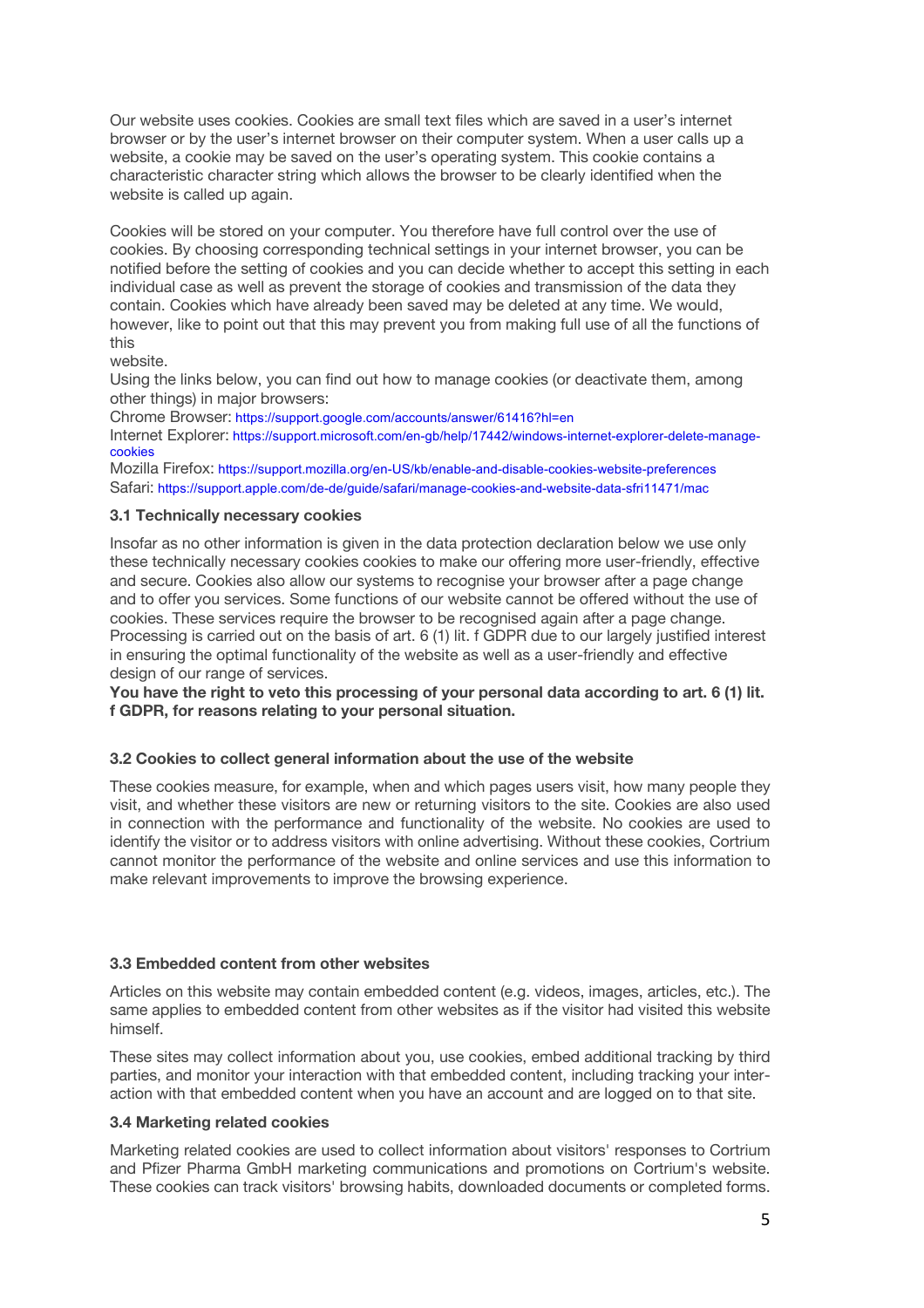These cookies are used to improve our marketing communications and customer relationships, to provide more relevant and diverse marketing communications, and to profile the users of our website. Marketing related cookies will not be used without the consent of the user.

## **IV Analytics**

## **4.1 Use of Hotjar**

Cortrium uses Hotjar in order to better understand our users' needs and to optimize this service and experience. Hotjar is a technology service that helps Cortrium to better understand our users' experience (e.g. how much time they spend on which pages, which links they choose to click, what users do and do not like, etc.) and this enables us to build and maintain our service with user feedback. Hotjar uses cookies and other technologies to collect data on our users' behavior and their devices (in particular the device's IP address (captured and stored only in anonymized form), device screen size, device type (unique device identifiers), browser information, geographic location (country only), preferred language used to display our website). Hotjar stores this information in a pseudonymized user profile. Neither Hotjar nor Cortrium will ever use this information to identify individual users or to match it with additional data on an individual user. For further details, please see Hotiar's privacy policy by clicking on this link.

You can opt-out the creation of a user profile, Hotjar's storing of data about your usage of our website and Hotjar's use of tracking cookies on other websites by following this opt-out link.

### **4.2 Use of Google Analytics**

Our website uses the web analysis service Google Analytics from Google LLC. (1600 Amphitheatre Parkway, Mountain View, CA 94043, USA; "Google"). If you are ordinarily resident in the European Economic Area or Switzerland, Google Ireland Limited (Gordon House, Barrow Street, Dublin 4, Ireland) is the controller responsible for your data. Google Ireland Limited is therefore the company affiliated with Google

responsible for processing your data and for compliance with the applicable data protection legislation. The processing of data serves to analyse this website and its visitors and for marketing and advertising purposes.

Google will use this information on behalf of the operator of this website to evaluate your use of the website, to compile reports on website activity and to provide other services to the website operator relating to website and internet use. In this process the following information, inter alia, can be collected: IP address, date and time of the website access, click path, information on the browser and the device you are using, the pages visited, referrer URL (website via which you accessed our website), location data, purchasing activities. The IP address

transmitted from your browser within the scope of Google Analytics is not associated with any other data held by Google.

Google Analytics uses technology such as cookies, web storage in the browser and tracking pixels which enable an analysis of your use of the website. The information generated by these regarding your use of this website is usually transferred to a Google server in the USA and stored there. IP anonymisation is activated on this website. Google uses this to shorten your IP address beforehand within Member States of the European Union or in other signatories to the Agreement on the European Economic Area. Only in exceptional cases will the full IP address be transferred to a Google server in the USA and shortened there.

In accordance with the US-EU Data Protection Agreement, Google has become subject to the "Privacy Shield" and is therefore obliged to observe European data protection laws.

The data processing, particularly the placing of cookies, is carried out with your consent on the basis of Article 6(1)(a) GDPR. You can withdraw your consent at any time without affecting the legality of the processing carried out with your consent up to the withdrawal. You can find more detailed information on the terms and conditions of use and data protection at https://www.google.com/analytics/terms/de.html

and/or at https://www.google.de/intl/de/policies/ and at https://policies.google.com/technologies/cookies?hl=de.

### **4.3 Use of Google Ads conversion tracking**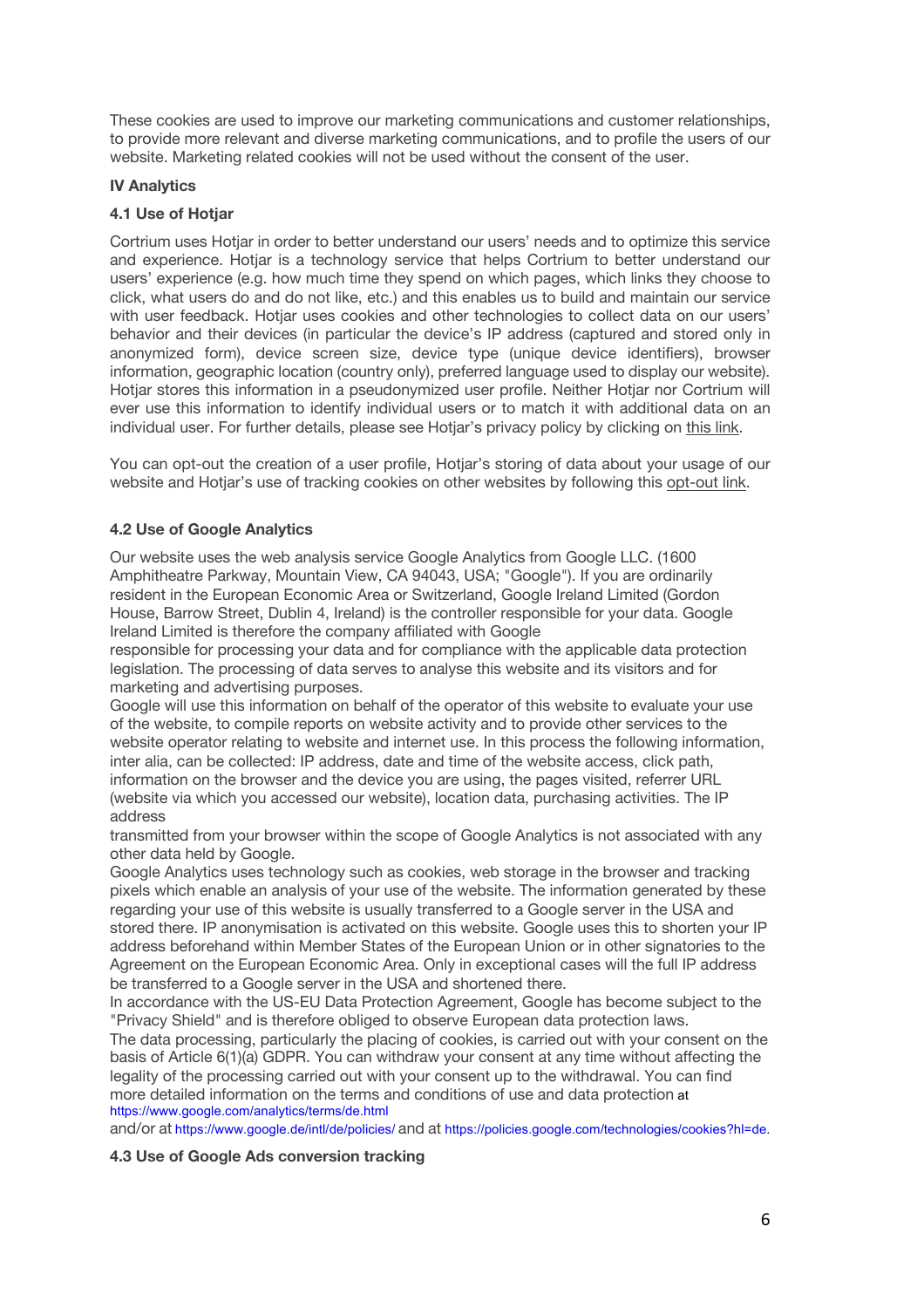Our website uses the online marketing program "Google Ads", including conversion tracking (evaluation of user actions). Google conversion tracking is a service operated by Google LLC (1600 Amphitheatre Parkway, Mountain View, CA 94043, USA; "Google"). If you are ordinarily resident in the European Economic Area or Switzerland, Google Ireland Limited (Gordon House, Barrow Street, Dublin 4, Ireland) is the controller responsible for your data. Google Ireland Limited is therefore the company affiliated with Google responsible for processing your data and for compliance with the applicable data protection legislation.

If you click on adverts placed by Google, a cookie is placed on your computer for conversion tracking. These cookies have limited validity, do not contain any personal data and thus cannot be used for personal identification. If you visit certain pages on our website and the cookie has not yet expired, we and Google can recognise that you have clicked on the advert and were forwarded to this page. Every Google Ads customer receives a different cookie. It is therefore not possible to track cookies relating to the websites of Ads customers.

The information collected using the conversion cookie serves the purpose of producing conversion statistics. This allows us to find out the total number of users who have clicked on our adverts and were forwarded to a page equipped with a conversion tracking tag. However, they do not receive any information with which could be used to personally identify users. Your data may be transmitted to the USA. In accordance with the US-EU Data Protection Agreement, Google has become subject to the "Privacy Shield" and is therefore obliged to observe European data protection laws.

The data processing, particularly the placing of cookies, is carried out with your consent on the basis of Article 6(1)(a) GDPR. You can withdraw your consent at any time without affecting the legality of the processing carried out with your consent up to the withdrawal. You will find more information as well as Google's data privacy policy at: https://www.google.com/policies/privacy/

## **4.4 Use of the remarketing or "similar target groups" function by Google Inc.**

Our website uses the remarketing or "similar target groups" function by Google LLC (1600 Amphitheatre Parkway, Mountain View, CA 94043, USA; "Google"). If you are ordinarily resident in the European Economic Area or Switzerland, Google Ireland Limited (Gordon House, Barrow Street, Dublin 4, Ireland) is the controller responsible for your data. Google Ireland Limited is therefore the company affiliated with Google responsible for processing your data and for compliance with the applicable data protection legislation. This application serves to analyse visitor behaviour and visitor interests. Google uses cookies to analyse website use, forming the basis for producing interest-related adverts. Cookies allow for the recording of website visits as well as anonymised data on the use of the website. The personal data of website visitors is not saved. If you then visit another website in the Google display network you will then be shown adverts which are more likely to take previous areas of product and information interest into account.

Your data may be transmitted to the USA. In accordance with the US-EU Data Protection Agreement, Google has become subject to the "Privacy Shield" and is therefore obliged to observe European data protection laws.

The data processing, particularly the placing of cookies, is carried out with your consent on the basis of Article 6(1)(a) GDPR. You can withdraw your consent at any time without affecting the legality of the processing carried out with your consent up to the withdrawal.

You can find more detailed information on Google remarketing as well as the associated data privacy policy at: https://www.google.com/privacy/ads/

You may opt-out of Google Analytics for Display Advertisers including AdWords and opt-out of customized Google Display Network ads by visiting the Google Ads Preferences Manager. To provide website visitors more choice on how their data is collected by Google Analytics, Google has developed an Opt-out Browser add-on, which is available by visiting Google Analytics Optout Browser Add-on, to enable you to opt-out of Google's programs.

For more information about how Google uses your information, please visit https://policies.google.com/technologies/partner-sites

If you do not want Google Analytics to be used in your browser, you can opt-out at https://tools.google.com/dlpage/gaoptout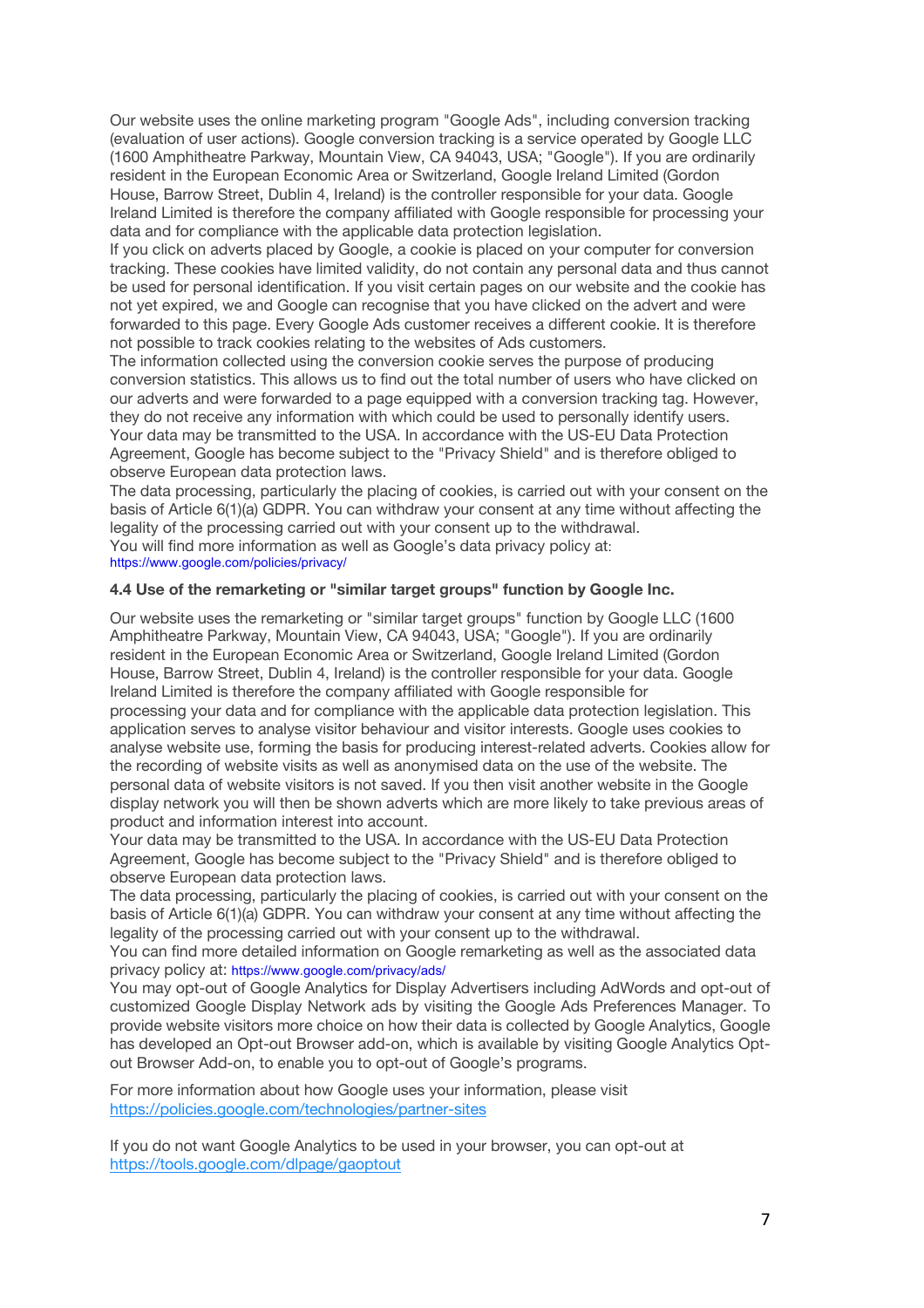# **V Plug-ins**

# **5.1 Use of the Google Tag Manager**

Our website uses the Google Tag Manager from Google LLC. (1600 Amphitheatre Parkway, Mountain View, CA 94043, USA; "Google"). If you are ordinarily resident in the European Economic Area or Switzerland, Google Ireland Limited (Gordon House, Barrow Street, Dublin 4, Ireland) is the controller responsible for your data. Google Ireland Limited is therefore the company affiliated with Google responsible for processing your data and for compliance with the applicable data protection legislation. This application manages JavaScript tags and HTML tags which are used in particular to implement tracking and analysis tools. The data processing serves to facilitate the needs-based design and optimisation of our website. The Google Tag Manager itself neither stores cookies nor processes personal data. It does, however, enable the triggering of further tags which may collect and process personal data. You can find more detailed information on the terms and conditions of use and data protection at https://www.google.com/intl/de/tagmanager/use-policy.html.

# **5.2 Use of social plug-ins**

Our website uses social network plug-ins. The integration of social plug-ins and the data processing associated with this serves the purpose of optimising the advertising for our products.

The integration of social plug-ins involves a connection between your computer and the servers of the service provider of the social network which then instructs your web browser to display the plug-in on that web page, provided you have expressly consented to this. In this process, both your IP address as well as the information on which web pages you have visited will be transmitted to the provider's servers. This happens regardless of whether you are registered with or logged into the social network. The information is transferred even if users are not registered or logged in. Should you be connected simultaneously with one or more of your social network accounts, the collected information may also be assigned to your corresponding profiles. When using the plug-in functions (e.g. by pressing the appropriate button), this information will also be assigned to your user account. You can therefore prevent this assignment by logging yourself out before visiting our website and before activating the button for your social media accounts. The processing is carried out on the basis of Article 6(1)(a) GDPR with your consent. You can withdraw your consent at any time without affecting the legality of the processing carried out with your consent up to the withdrawal. The following social networks are integrated in our website through social plug-ins. You can find more detailed information on the scope and purpose of collection and use of the data and your associated rights and options for protecting your privacy in the provider's privacy policy via the link.

LinkedIn by LinkedIn Corporation (2029 Stierlin Court, Mountain View, CA 94043, USA) https://www.linkedin.com/legal/privacy-policy?trk=uno-reg-guest-home-privacy-policy

# **5.3 Use of Google reCAPTCHA**

Our website uses the reCAPTCHA service by Google LLC (1600 Amphitheatre Parkway, Mountain View, CA 94043, USA; "Google"). Google Ireland Limited (Gordon House, Barrow Street, Dublin 4, Ireland) is the data controller responsible for your data if you have your habitual residence in the European Economic Area or Switzerland. Google Ireland Limited is therefore the company affiliated with Google which is responsible for processing your data and for compliance with applicable data protection laws.

The request serves to distinguish whether the input was made by a human or automatic machine processing. For this purpose your input will be transmitted to Google and used by them further. In addition, the IP address and any other data required by Google for the reCAPTCHA service will be transferred to Google. This data will be processed by Google within the EU and potentially also in the USA.

Transmission of data to the USA is covered by an adequacy decision by the European Commission, the "Privacy Shield". Google participates in "Privacy Shield" and has submitted to its requirements.

Processing is carried out on the basis of Article 6(1)f) GDPR due to our legitimate interest in protecting our website from automated spying, misuse and SPAM. **On grounds relating to**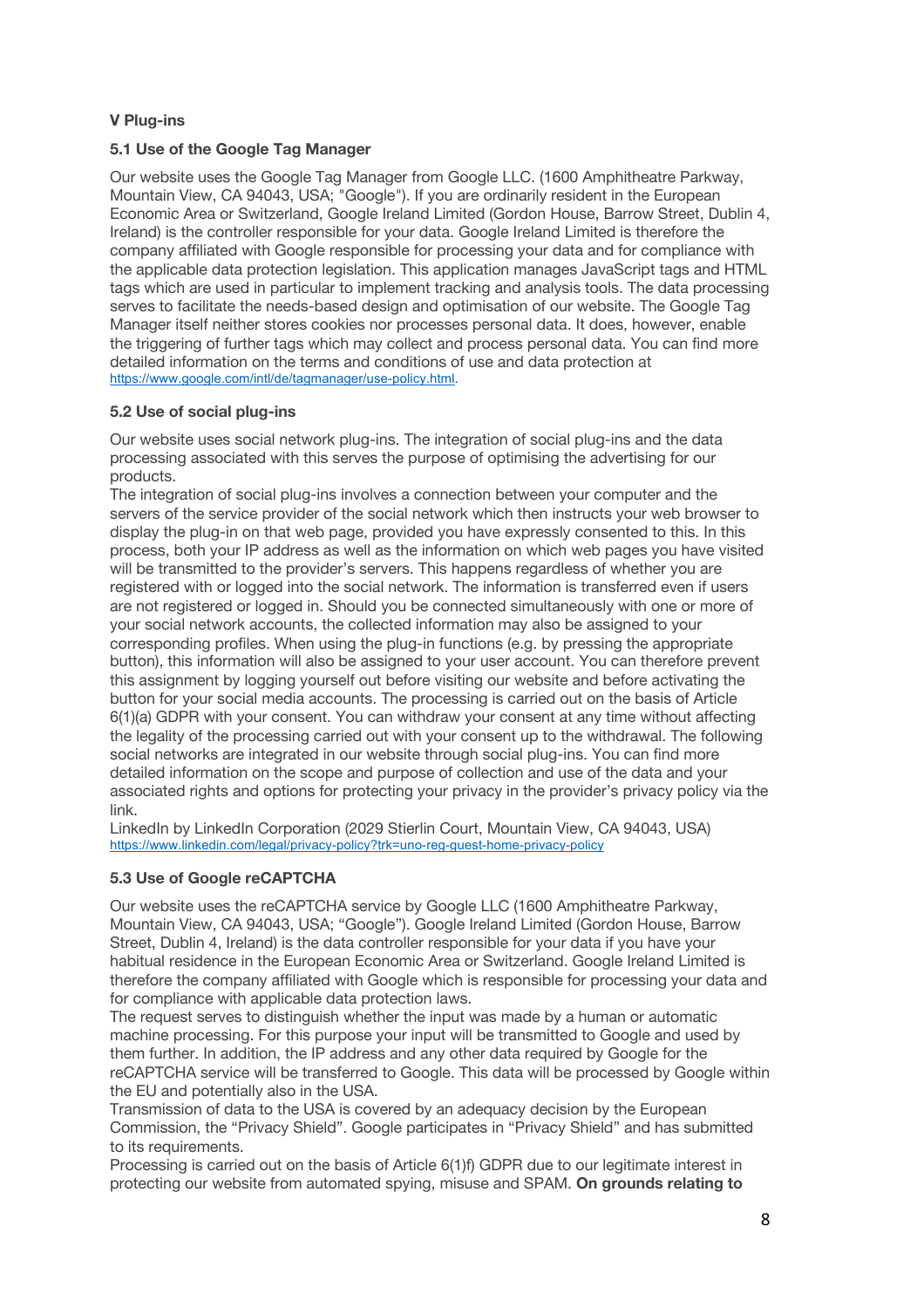**your particular situation, you have the right to object at any time to this processing of personal data concerning you and carried out in accordance with Article 6(1)(f) GDPR.** You can find more detailed information on Google reCAPTCHA and the associated data protection declaration at: https://www.google.com/recaptcha/intro/android.html and https://www.google.com/privacy.

# **5.4 Use of Google invisible reCAPTCHA**

Our website uses the invisible reCAPTCHA service by Google Inc. (1600 Amphitheatre Parkway, Mountain View, CA 94043, USA; "Google"). This serves to distinguish whether the input was made by a human or automatic machine processing. In the background, Google collects and analyses usage data which is also used by invisible reCaptcha to distinguish between regular users and bots. For this purpose your input will be transmitted to Google and further used there. In addition, the IP address and, where applicable, other data required by Google

for the invisible reCAPTCHA service will be transmitted to Google. This data will be processed by Google within the European Union and, where necessary, also in the USA. For data processing in the USA, in accordance with the US-EU Data Protection Agreement, Google has become subject to the "Privacy Shield" and is therefore obliged to observe European data protection laws. The processing is carried out on the basis of Article 6(1)(f) GDPR due to our legitimate interest in protecting our website against automated spying, misuse and SPAM. **On grounds relating to your particular situation, you have the right to object at any time to this processing of personal data concerning you and carried out in accordance with Article 6(1)(f) GDPR.**

You can find more detailed information on Google reCAPTCHA and the associated data privacy policy at: https://www.google.com/recaptcha/intro/android.html and https://www.google.com/privacy.

# **5.5 Use of GoogleMaps**

Our website uses the function for embedding Google Maps by Google LLC (1600 Amphitheatre Parkway, Mountain View, CA 94043, USA; "Google"). If you are ordinarily resident in the European Economic Area or Switzerland, Google Ireland Limited (Gordon House, Barrow Street, Dublin 4, Ireland) is the controller responsible for your data. Google Ireland Limited is therefore the company affiliated with Google responsible for

processing your data and for compliance with the applicable data protection legislation. This feature visually represents geographical information and interactive maps. Google also collects, processes, and uses data on visitors to the website when they call up pages with embedded Google maps.

Your data may also be transmitted to the USA. In accordance with the US-EU Data Protection Agreement, Google has become subject to the "Privacy Shield" and is therefore obliged to observe European data protection laws. The data processing, particularly the placing of cookies, is carried out on the basis of Article 6(1)(f) GDPR due to our legitimate interest in the needs-based and targeted design of the website. **On grounds relating to your particular situation, you have the right to object at any time to this processing of personal data concerning you and carried out in accordance with Article 6(1)(f) GDPR**.

Further information on the data collected and used by Google, your rights and privacy can be found in Google's privacy policy at

https://www.google.com/privacypolicy.html. You also have the option of changing your settings in the data protection centre, allowing you to administer and protect the data processed by Google.

# **5.6 Using Vimeo**

Our website uses plug-ins from Vimeo Inc. (555 West 18th Street New York, New York 10011, USA; "Vimeo") to integrate videos into the "Vimeo" portal.

If you access pages on our website that contain this kind of plug-in, this will generate a connection to the Vimeo server and indicate the plug-in on the site by means of a message in your browser. Information such as your IP address and which websites you have visited will be transmitted to the Vimeo server.

If you are logged into Vimeo, Vimeo will assign this information to your personal user account. When using the plug-in functions (e.g. starting a video by pressing the appropriate button), this